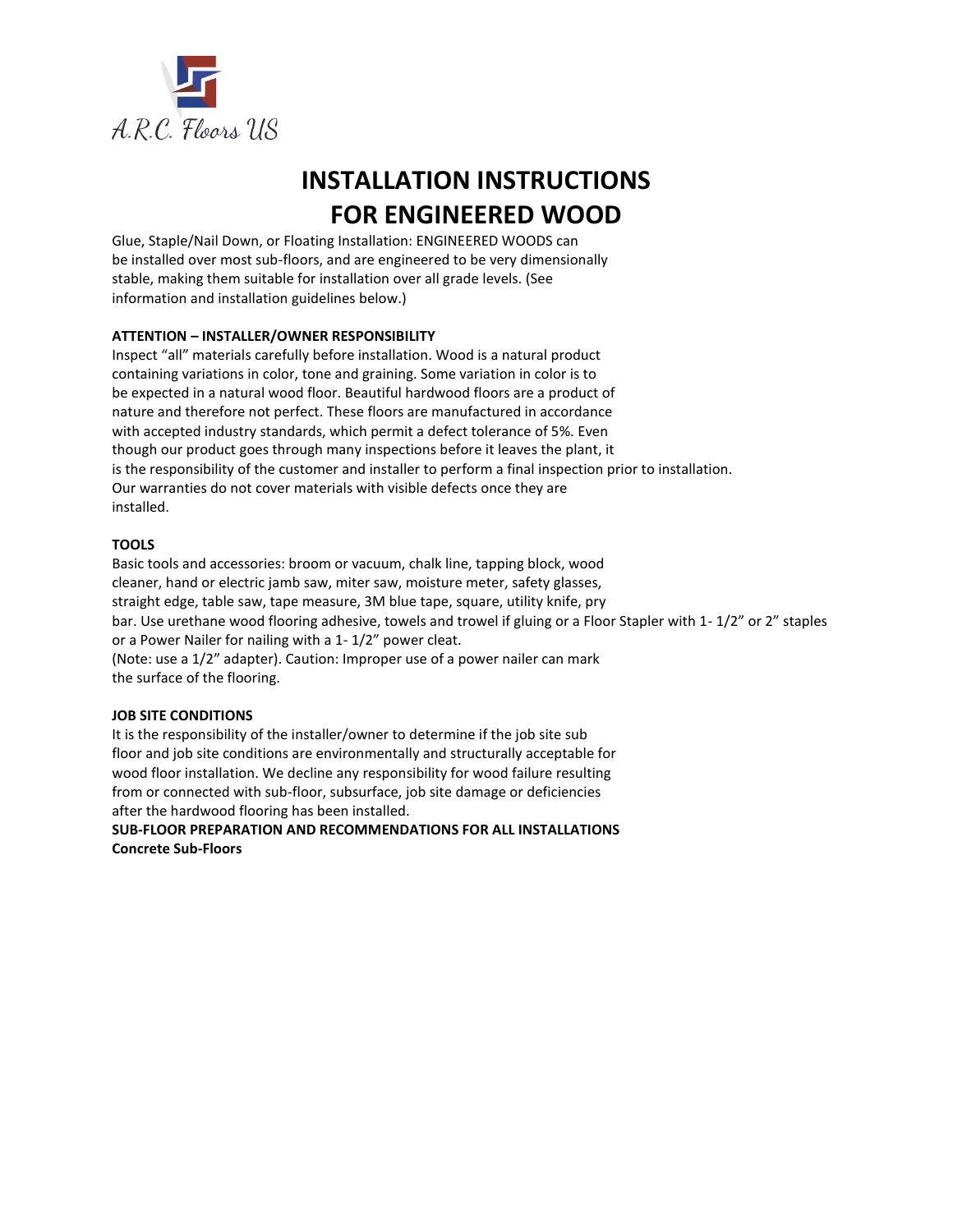

New concrete slabs require a minimum of 60 days drying time before covering them with a wood floor.

# **Lightweight Concrete**

Lightweight concrete has a dry density of 100 pounds or less per cubic foot and is only suitable for engineered wood floors when using the floating installation method. Many products have been developed as self-leveling toppings or floor underlayment's. These include cellular concrete, resin reinforced cementations, underlayment's, and gypsum-based materials. Although some of these products may have the necessary qualifications of underlayment for wood flooring installation, others do not. To test for lightweight concrete, scrape a coin or key across the surface of the sub-floor. If the surface powders easily or has a dry density of 100 pounds or less per cubic foot, use only the floating installation method.

All Concrete sub-floors must be dry, smooth (level with 3/16" in a 10 foot Radius – 1/8" in 6") and free of structural defects. Hand scrape or sand with a 20 grit #3-1/2 open face paper to remove loose, flaky concrete. Grind high spots in concrete and fill low spots with a Portland based leveling compound (min. 3,000 psi).

Concrete must be free of paint, oil, exiting adhesives, wax grease, dirt and curing compounds. These may be removed chemically or mechanically, but do not use solvent-based strippers under any circumstances. The use of residual solvents can prohibit the satisfactory bond of flooring adhesives. It is important to ensure a proper bond between the adhesives and concrete and wood panels. Engineered Hardwood flooring may be installed on grade, above grade, as well as below grade where moisture conditions do not exist. To ensure a long lasting bond, make sure that the perimeter of the foundation has adequate drainage and vapor barrier.

## **Wood Sub-Floors**

Wood sub-floors need to be well nailed or secured with screws. Nails should be ring shanks and screws need to be counter sunk. The wood sub-floor needs to be structurally sound and dry. It should not exceed 14% moisture prior to installation. If the sub-floor is single layer, less than 3/4" thick, add a single cross layer for strength and stability (minimum 5/16" thick for a total 1" thickness). This is to reduce the possibility of squeaking.

Wood sub-floors must be free of paint, oil, existing adhesive, wax, grease, dirt, urethane, varnish, etc. Underlayment grade OSB (not the wax side) is also a suitable sub-floor. Particleboard is not an acceptable sub-floor for staple or nail down installation but can be used as a sub-floor in glue-down installations.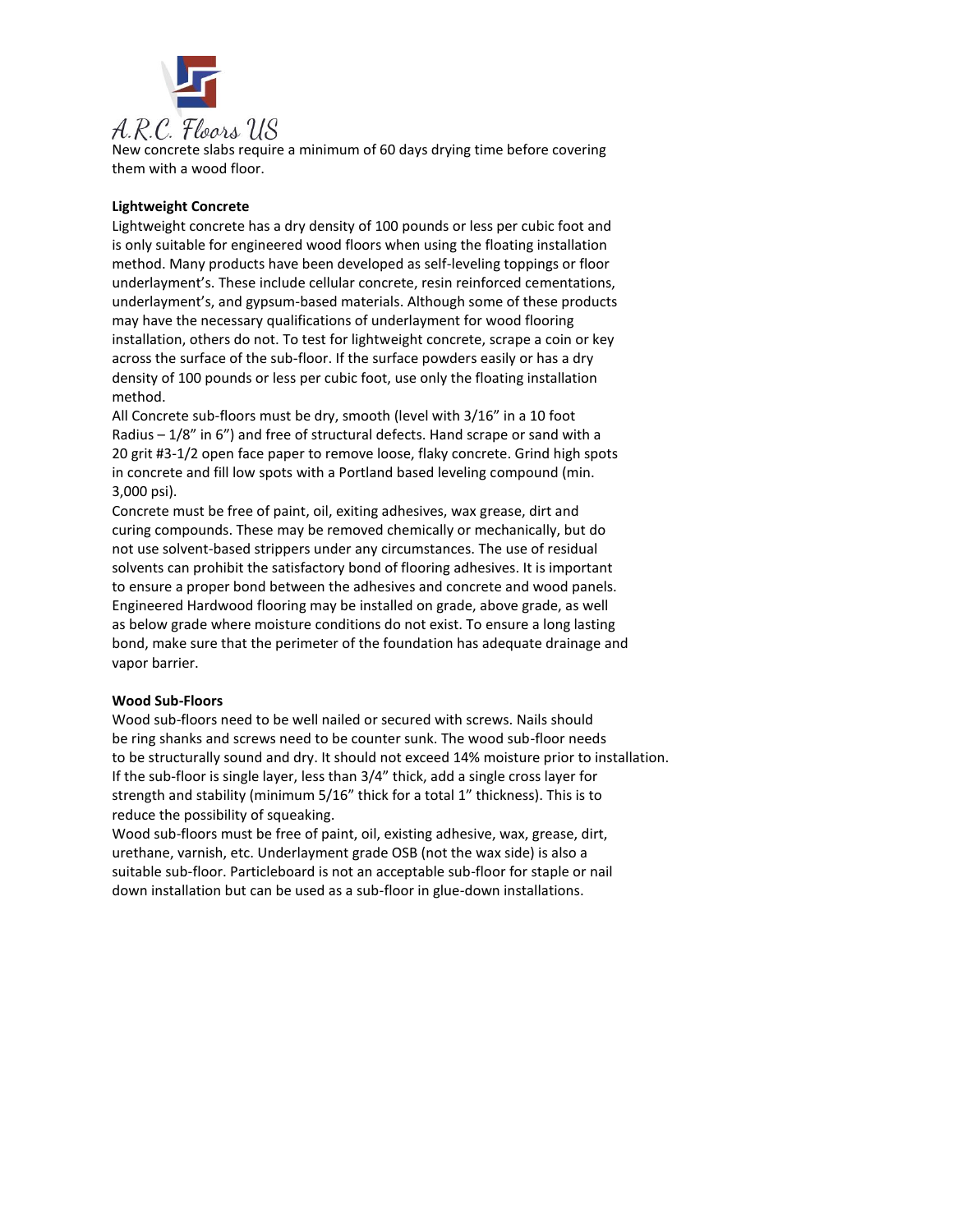

When installing over existing wood flooring, install at right angles to the existing floor.

# **Sub-floor Moisture Check**

Wood Flooring Adhesive may be used for above, on, and below grade applications and on all common substrates. On and below grade applications are susceptible to moisture and should be tested for moisture prior to installation in several locations within the installation area.

Acceptable conditions for above, on and below grade applications are:

- Less than 3 lbs. /1000 sq. ft. /24 hrs. on calcium chloride test
- Less than a reading of 5.0 on a Tramex Concrete Moisture Encounter (moisture meter)

To correct any sub-floor problems concerning moisture, either wait until the sub-floor dries to meet specifications or use appropriate moisture barrier.

# **Sub-floors Other Than Wood or Concrete**

Note: Perimeter glued resilient vinyl and rubber tiles are unacceptable underlayment's and must be removed. Terrazzo, tile and any other hard surfaces that are dry, structurally sound and level, as described above, are suitable as a sub-floor for engineered wood.

# **ENGINEERED HARDWOOD FLOORING INSTALLATION**

As above, the surface must be sound, tight and free of paint, oil, existing adhesives, wax, grease and dirt. Terrazzo and ceramic tile must be abraded to assure adhesion. **Warning!** Do not sand existing resilient tile, sheet flooring, backing, or felt linings. These products may contain asbestos fibers that are not readily identifiable. Inhalation of asbestos dust can cause serious bodily harm. Check with local, state and federal laws before handling hazardous material and before attempting the removal of these floors.

## **Radiant Heated Sub-floors**

Before installing over a radiant-heated floor turn off heat and wait until the floor has reached room temperature. After installing the floor return the heat to the previous setting, slowly 2º at a time. Caution: The slab surface must never exceed 85º F. in temperature.

## **Preparation**

Remove all moldings and wall-base and undercut all door casings with a hand or power jamb saw using a scrap piece of flooring as a guide. **"Racking the Floor"**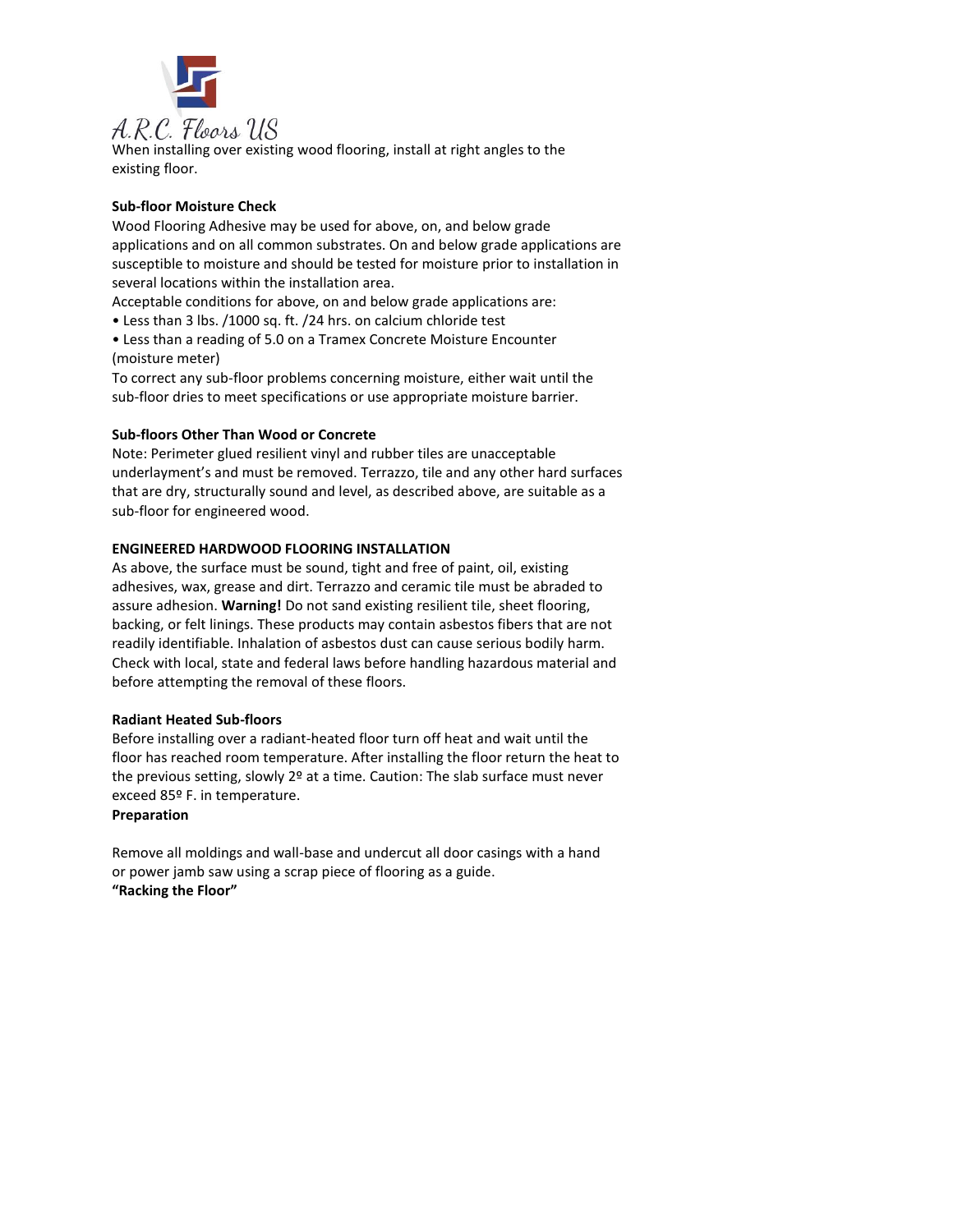

Whether you choose to install the floor with glue, nails, or staples start by using random length strips form the carton or by cutting four to five strips in random lengths, differing by at least 6". As you continue working across the floor be sure, to maintain the 6" minimum stagger between end joints on all adjacent rows. Never waste material; use the left-over pieces from the cuts to start the next row or to complete a row. Color variation in wood flooring is to be expected and material should be used from 3-5 cartons at the same time to ensure random color and texture is achieved. **Note:** When installing a pre-finished wood floor be sure to blend the wood from several cartons to ensure a good grain and shading mixture throughout the installation.

# **Glue Down Installation Guidelines**

There is one way to install when using wood adhesive (wet lay, that is, to lay directly onto wet adhesive). **Caution:** When installing using the wet method, follow all guidelines set by the adhesive manufacturer. By not adhering to the guidelines you can void your flooring warranties.

# **Step 1: (Wet Lay Method)**

Select a starter wall. It is recommended to start the installation along an exterior wall; it's more likely to be straight and square with the room. Measure out from the wall the width of two strips plus 1/4" and mark each end of the room and snap your chalk line.

# **Step 2:**

Spread "adhesive" from the chalk line to the starter wall using the recommended trowel (1/4" x 1/4" x 1/8" square notch). It is important to use the correct trowel at a 45º angle to get the proper spread of adhesive applied to the sub-floor, which will produce a proper and permanent bond. Improper bonding can cause loose or hollow spots. **Note:** Change the trowel every 2000 to 3000 square feet due to wear down of the notches. This assures you always get the proper spread of adhesive.

## **Step 3:**

Install the first row of starter strips with the tongue facing the starter wall and secure into position. Alignment is critical and can be achieved by top nailing the first row with finishing nails (wood installation instructions: engineered floor sub-floor), or sprig/pin nails (concrete sub-floor). This prevents slippage of the strips that can cause misalignment. **Note:** The strips along the wall may have to be cut to fit since most walls are not straight, and leaving an expansion space is not necessary with engineered strips.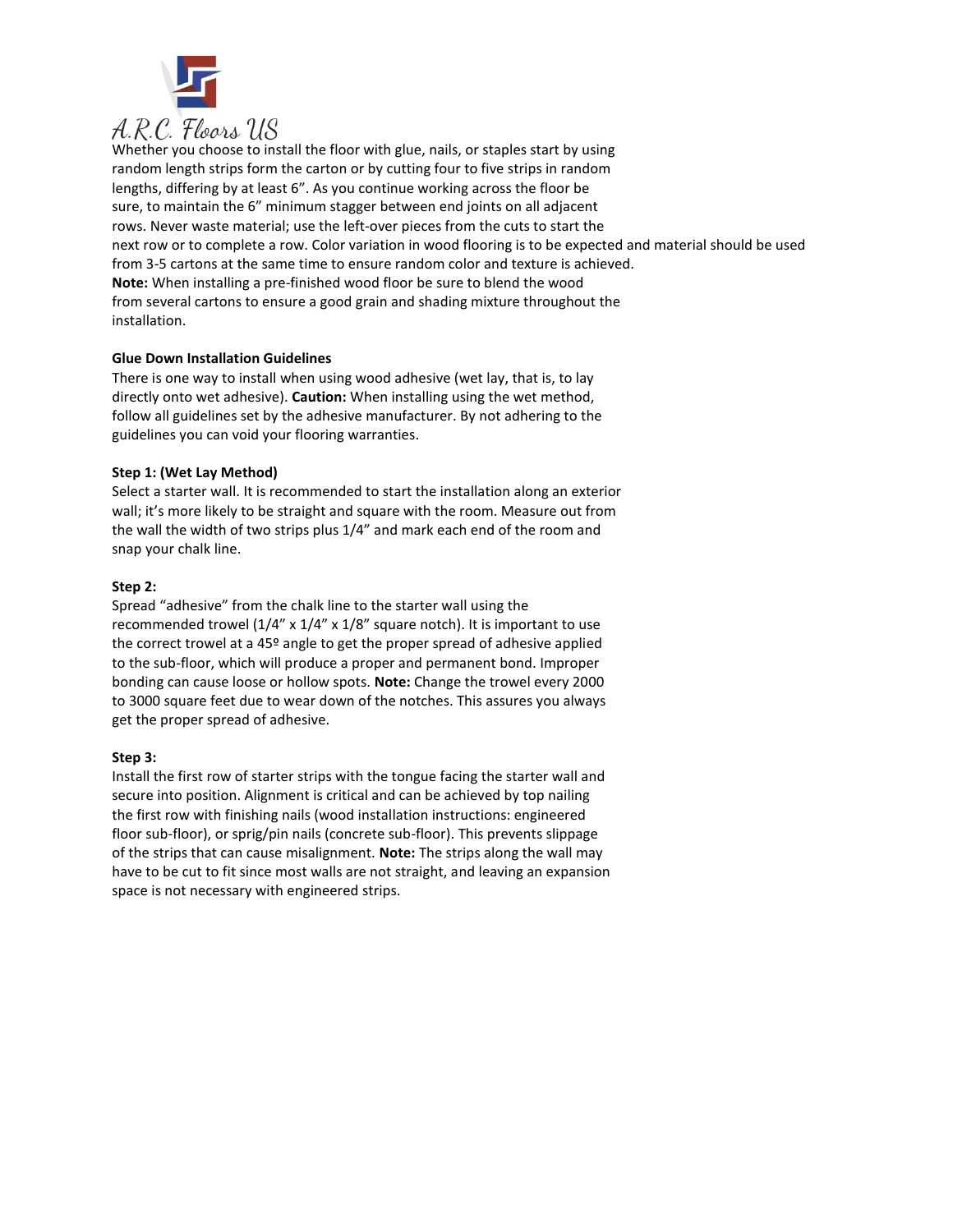

Once the starter rows are secure, spread 2-1/2 to 3 feet of adhesive the length of the room. (Never lay more adhesive than can be covered in approximately 2 hours.) Place the tongue into the groove of the strips and press firmly into adhesive. Never slide strips through adhesive. Use a tapping block to fit strips together snugly at side and butt ends.

Test for proper bond by occasionally lifting a board and looking for good coverage (90%), and then replace it into the adhesive. Clean any adhesive off the surface before it cures using water. Use mineral spirits after it cures. Use 3M Blue Masking Tape to hold strips securely in place as you are installing and continue the process throughout the installation. Caution when using a rubber mallet to butt material together, it can burnish the finish and cause marring. **Note:** Never work on top of the flooring when installing with the wet lay method. Light foot traffic is allowed after 12 hours but wait 24 hours after installation to remove the 3M blue masking tape. Once the tape is removed clean any adhesive residue left from the tape.

# **Staple or Nail Down Installations**

ENGINEERED HARDWOOD floors may be installed over wood sub-floors using staples or nailing cleats. When installing engineered wood strips or strips by nailing or stapling, it is necessary to use the proper type of flooring stapler or nailer.

# **Staplers and Nailers**

Staplers, staples, nailers and cleats may work as well. However, since they are not currently recommended, if their use damages or fails to properly secure the flooring it is the responsibility is the installer/owner. Staples must reach the back of the sub-floor on all products based on the thickness of the material.

## **Step 1:**

You must staple or nail 1"–2" from the ends and every 4"–6" along the edges. This will help ensure a satisfactory installation. It is best to set the compressor PSI at 80 – 85 lbs. to keep the staples from going through or breaking the tongues. Improper stapling techniques can cause squeaks in the floor. Adjustments may be necessary to provide adequate penetration of the nail or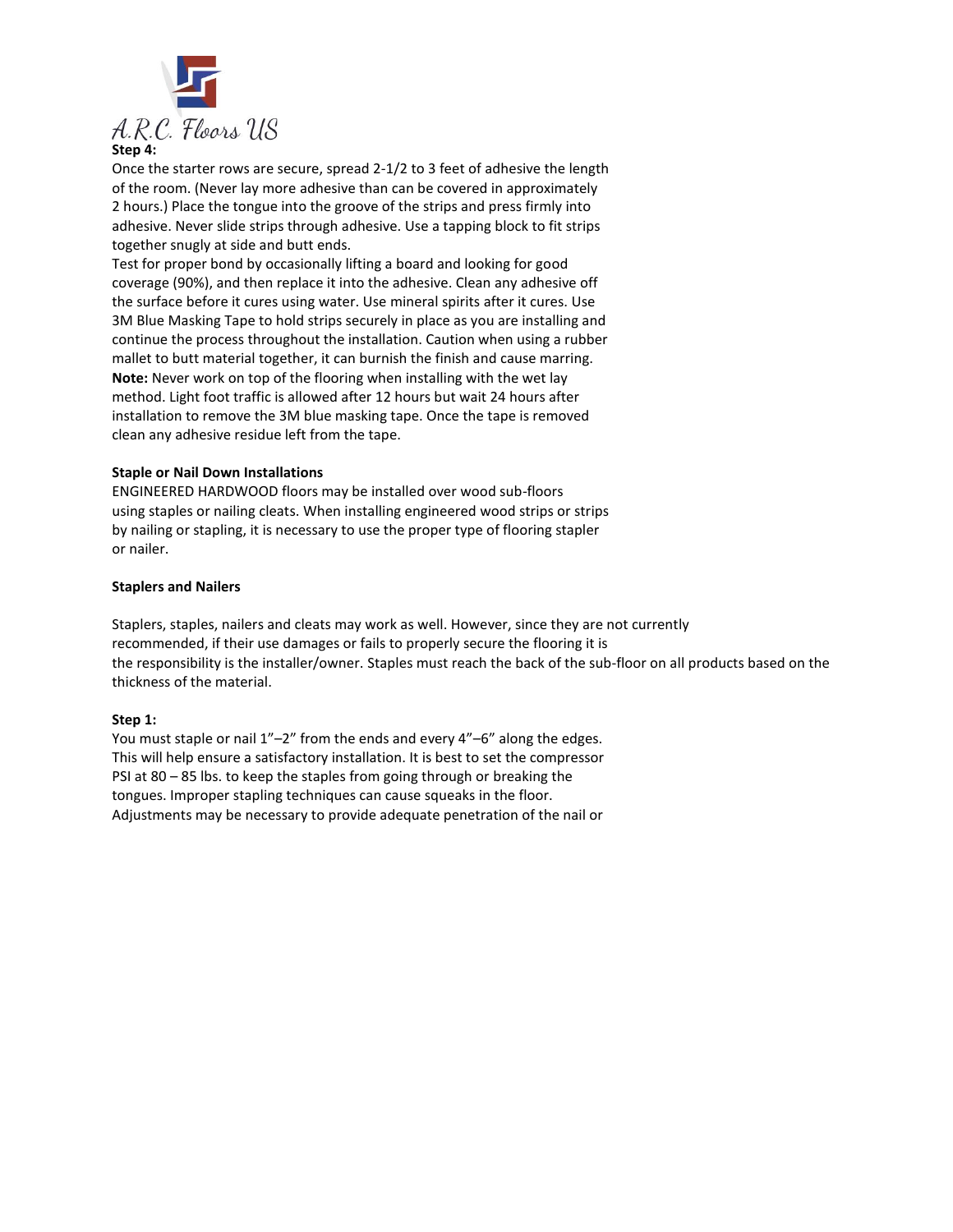

staple into the nail bed. You want it flush in the nail pocket. Use a scrap piece of flooring material to set tools properly before installation. 15lb roofing felt or resin paper may be substituted for the polyethylene and installed as below.

# **Layout the job:**

Measure out from the ends of your starting wall 2 3/4" when installing 2 1/4" strip flooring or 3 1/2" when installing 3" strips and mark both ends. Where possible lay the flooring at 90° angles to the floor joists. Make a chalk line along the starting wall using the marks you made.

## **Beginning installation:**

Place the strips with the tongue facing away from the wall and along your chalk line. Use brads or small finishing nails to secure the first row along the wall edge  $1"$ –2" from the ends and every  $4"$ –6" along the side. Counter sink the nails and fill with filler that blends with the flooring installed. Place the nails in a dark grain spot in the board. The base or shoe molding will cover the nails when installed after completion of the flooring installation. Blind nail at a 45° angle through the tongues. It will be easier IF YOU PREDRILL THE HOLES IN THE TONGUES. Nail  $1'' - 2''$  from the ends and every 4" – 6" along the sides. It will be necessary to blind nail the next two rows. A Stanley BT35 brad nailer with  $1'' - 1$ -/38" brads can also be used to blind nail and no pre-drilling is needed. Continue the installation using an engineered wood flooring stapler and the recommended staples or nails. Nail or staple the flooring  $1'' - 2''$  from the ends and every  $4'' - 6''$  along the edge tongues.

**Floating Installation:** Products 3/8" to 9/16" and 5" or wider strips, (5-ply or more) can be floated. Combination width products that are 3/8" to 9/16" can also be installed using the floating method. Some movement will occur when floating floor and may cause noises when walked on. On tongue and groove floors a high-quality wood floor like TiteBond should be applied in alternating 6" lengths and to the end joints of each board. In a floating installation, a 1/2" expansion gap must be maintained around the

perimeter of the room and at all contact points where transitions are needed. DO NOT BIND the floor.

## **Final Touches:**

Install the proper trim molding at the doorways to achieve the transition and along the walls to cover the edges of any gaps along the wall due to irregularity. **MAINTENANCE**